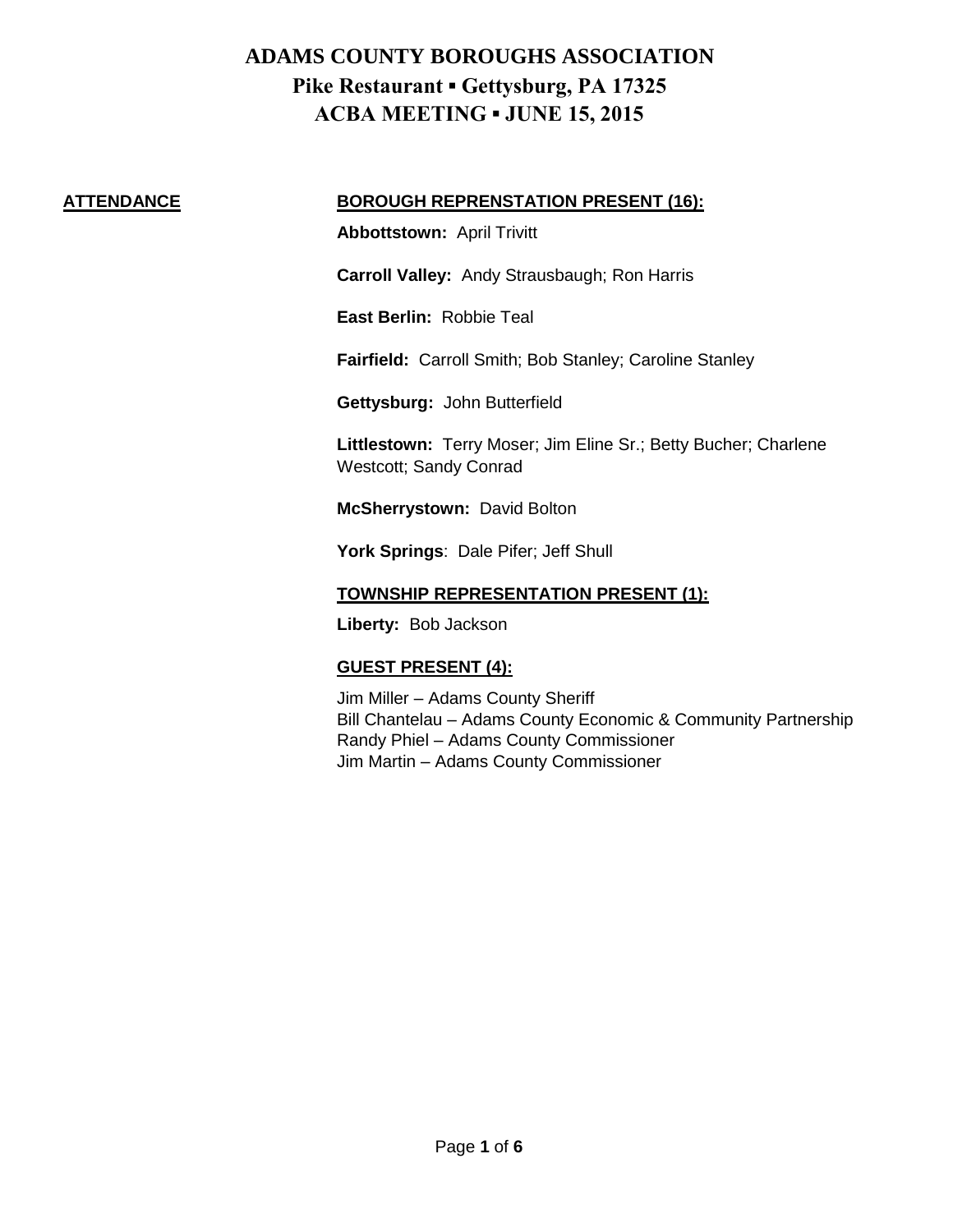| <b>CALL TO ORDER</b>                         | The Adams County Boroughs Association met in session and the meeting<br>was called to order at 6:15 p.m. by Ron Harris and the Pledge of<br>Allegiance was recited by everyone present. |
|----------------------------------------------|-----------------------------------------------------------------------------------------------------------------------------------------------------------------------------------------|
| <b>MOMENT OF SILENCE</b>                     | A moment of silence was taken to remember a long time friend and ACBA<br>Secretary, Eloise Swales of York Springs.                                                                      |
| <b>ROUND TABLE</b>                           | Introductions were made by all in attendance.                                                                                                                                           |
| <b>MINUTES</b>                               | The minutes from the last meeting were not submitted.                                                                                                                                   |
| <b>NEW SECRETARY</b>                         |                                                                                                                                                                                         |
| <b>NOMINATIONS</b>                           | A motion was made by David Bolton and seconded by Jim Eline to<br>nominate Sandy Conrad as the ACBA Secretary. Motion adopted.                                                          |
| <b>FINANCIAL REPORT</b>                      |                                                                                                                                                                                         |
| <b>TREASURER-</b><br><b>ANDY STRAUSBAUGH</b> | Treasurer, Andy Strausbaugh reported the following:                                                                                                                                     |
|                                              | Balance as of March 18, 2015  \$2,627.75                                                                                                                                                |
|                                              | Receipts for 23 meals @ \$10  \$ 230.00                                                                                                                                                 |
|                                              |                                                                                                                                                                                         |
|                                              | Expense 24 meals @ \$10  \$ 240.00                                                                                                                                                      |
|                                              | Balance as of June 15, 2015  \$2,617.75                                                                                                                                                 |
|                                              | A motion was made by Terry Moser and seconded by Carol Smith to<br>accept the Treasurers Report as read by Andy Strausbaugh. Motion<br>adopted.                                         |

#### **COMMITTEE REPORTS**

#### **ACBA LEGISLATIVE COMMITTEE**: **DAVID BOLTON**

**HARRISBURG PSAB SIGN** David Bolton reported that it was determined at the PSAB Board of Directors meeting held on April 25, 2015, the sign outside of the Harrisburg PSAB office would need to be replaced. It was approved that W.J. Strickler of New Oxford would handle the replacement. This was the best cost-effective solution.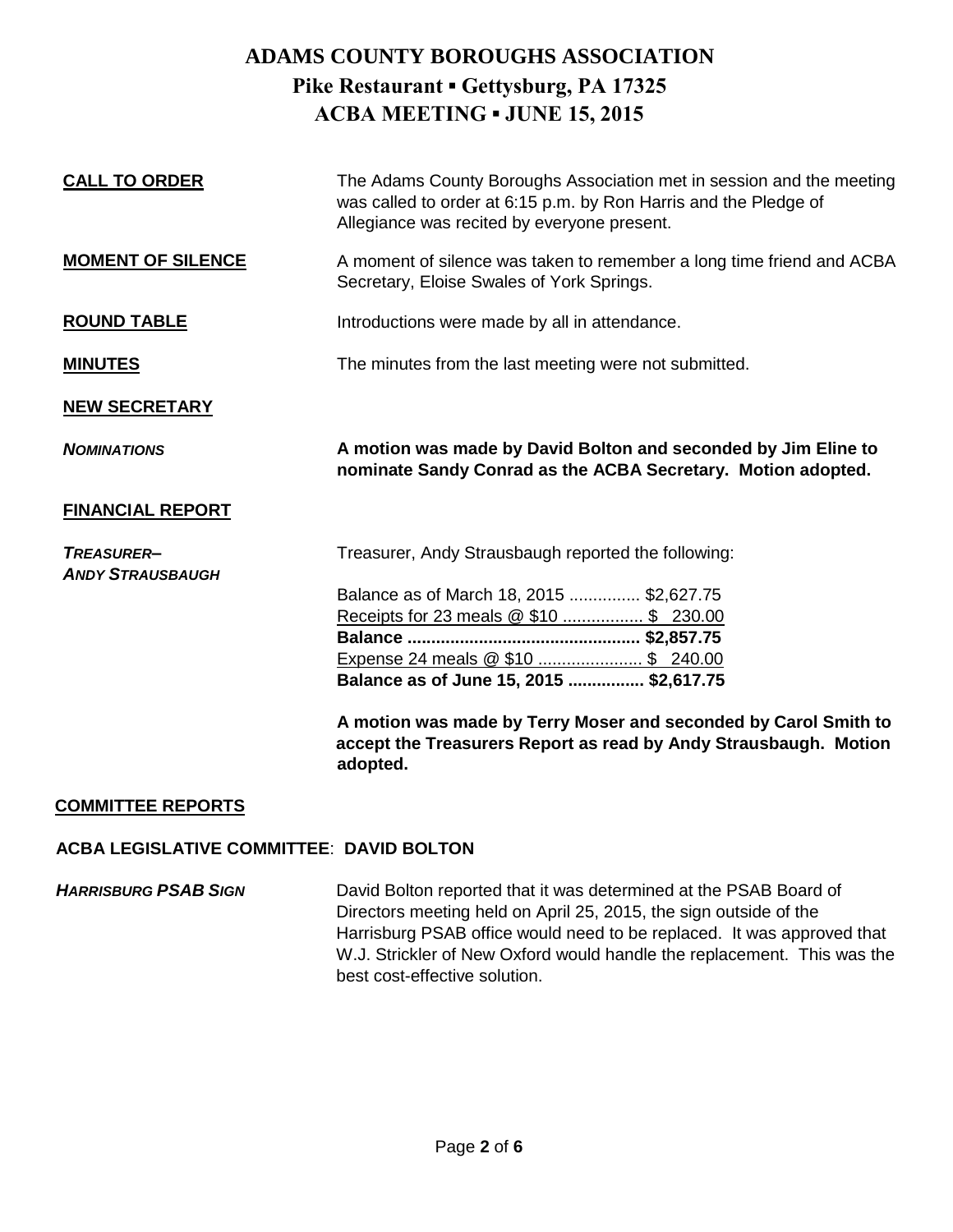| <b>APPOINTMENT TO THE PSAB</b><br><b>EXECUTIVE COMMITTEE</b>      | During the PSAB Board of Directors meeting David Bolton was elected to<br>serve on the PSAB Finance Executive Committee as the Eastern Region<br>At-Large representative and he will also serve on the PSAB Finance<br>Committee.                                                                                                                                                                                                                                                                                                                                                                                                                                                                                                                                                                                                                                                                                                                                          |
|-------------------------------------------------------------------|----------------------------------------------------------------------------------------------------------------------------------------------------------------------------------------------------------------------------------------------------------------------------------------------------------------------------------------------------------------------------------------------------------------------------------------------------------------------------------------------------------------------------------------------------------------------------------------------------------------------------------------------------------------------------------------------------------------------------------------------------------------------------------------------------------------------------------------------------------------------------------------------------------------------------------------------------------------------------|
| <b>APPROVAL OF GOVERNOR'S</b><br><b>RURAL DEVELOPMENT COUNCIL</b> | David Bolton's appointment to the Governor's Rural Development Council<br>was approved by Governor Wolf.                                                                                                                                                                                                                                                                                                                                                                                                                                                                                                                                                                                                                                                                                                                                                                                                                                                                   |
| <b>RESOLUTION &amp; POLICY</b><br><b>COMMITTEE</b>                | David Bolton report that at the Resolution and Policy Committee meeting<br>there were 23 resolutions that went before the General Assembly for<br>consideration and adoption. Some of the Resolutions were:                                                                                                                                                                                                                                                                                                                                                                                                                                                                                                                                                                                                                                                                                                                                                                |
|                                                                   | 2015-1 which supports the amendment to Act 164 of 2014 to<br>$\bullet$<br>exempt municipal employees from tax collector certification and<br>continuing education requirements. There was motion to oppose<br>adoption.<br>2015-2 which supports enabling legislation allowing active<br>$\bullet$<br>volunteer fire fighters to receive a tax credit equal to their Local<br>Earned Income tax. The individuals have to pay for equipment and<br>other items themselves. This resolution would help offset the<br>financial costs associated with their service. There was a motion to<br>decline support.<br>2015-12 which supports municipalities with populations of 4000 or<br>$\bullet$<br>more to pay for Pennsylvania State Police service or for such<br>municipalities to provide their own. There was a motion to pass the<br>resolution.<br>ACBA 2014-2 which supports Industrial Hemp Cultivation. There<br>$\bullet$<br>was a motion to pass the resolution. |
| <b>PSAB FALL CONFERENCE COST</b>                                  | A motion was made by Jim Eline and seconded by Bob Stanley to<br>approve the Adams County Borough Association to pay for the PSAB<br>Fall Conference registration for David Bolton. Motion adopted.                                                                                                                                                                                                                                                                                                                                                                                                                                                                                                                                                                                                                                                                                                                                                                        |
| <b>DINNER BUFFET</b>                                              | A 40 minute recess was taken for dinner.                                                                                                                                                                                                                                                                                                                                                                                                                                                                                                                                                                                                                                                                                                                                                                                                                                                                                                                                   |
| <b>ACBA COMMITTEE REPORTS</b>                                     |                                                                                                                                                                                                                                                                                                                                                                                                                                                                                                                                                                                                                                                                                                                                                                                                                                                                                                                                                                            |
| <b>ADAMS COUNTY LAND</b><br><b>CONSERVANCY</b>                    | Bill Chantelau reported that there has been 240.52 acres added which<br>brings a total of 9,544 acres preserved. There are also 135 easements.                                                                                                                                                                                                                                                                                                                                                                                                                                                                                                                                                                                                                                                                                                                                                                                                                             |
|                                                                   | Also on October 17th there will be a Road Rally and the theme is "Year of<br>the Pennsylvania Barn". Everyone was encouraged to come out to learn<br>about and visit some of Adams County most beautiful examples of what is                                                                                                                                                                                                                                                                                                                                                                                                                                                                                                                                                                                                                                                                                                                                               |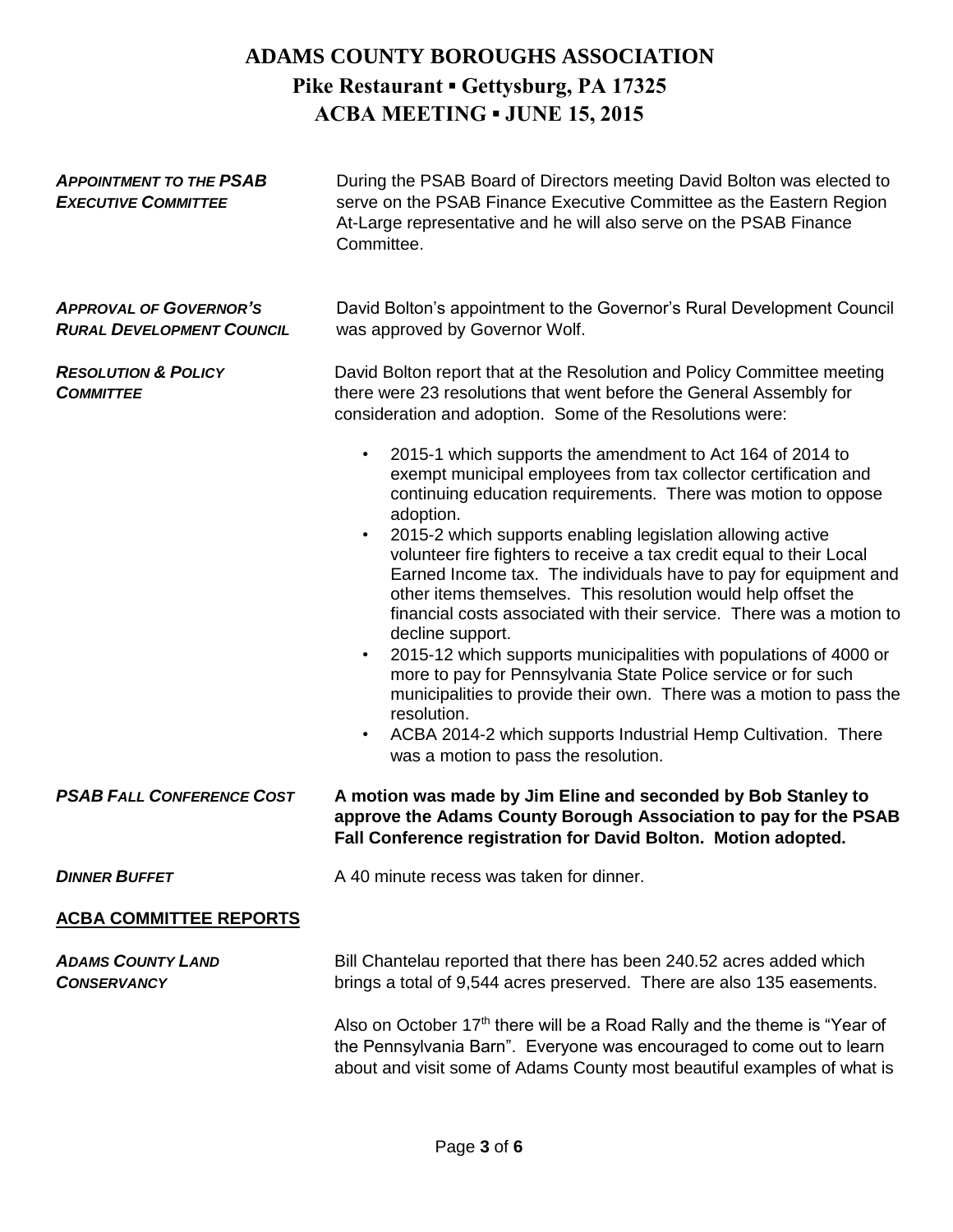|                                                       | liked to be called "rural character". Russel Redding, Pennsylvania's<br>Agriculture Secretary is the Honorary Rally Master for this year's Road<br>Rally.                                                                                                                                                                |
|-------------------------------------------------------|--------------------------------------------------------------------------------------------------------------------------------------------------------------------------------------------------------------------------------------------------------------------------------------------------------------------------|
|                                                       | It is the 10 <sup>th</sup> anniversary for the Historic Gettysburg-Dams County's Barn<br>Preservation Project. The project is led by Chairman Curt Musselman and                                                                                                                                                         |
|                                                       | the Historic Gettysburg-Dams County's Barn preservation project has<br>surveyed more than 150 Adams County barns and launched what may be<br>Pennsylvania's first grant program which will support barn owners'<br>preservation efforts. A lot of the barns are on properties preserved<br>through the Land Conservancy. |
| <b>RADIO NETWORK UPDATE</b>                           | Ron Harris reported that the County's new public safety radio system is<br>nearly completed. The work is expected to be completed by the end of<br>June.                                                                                                                                                                 |
| <b>SENATE BILL 535 - RADAR</b>                        | Ron Harris reported that the Pennsylvania State Mayors' Association has<br>requested that the Honorable John Rafferty, Chair of the Senate<br>Transportation Committee, schedule a hearing on Senate Bill 535.                                                                                                           |
| <b>ELOISE SWALES</b>                                  | Ron Harris took a few moments to reflect on Eloise Swales. She was a<br>friend to many and dedicated to serving her Community. A plaque was<br>given to York Springs Borough in honor of her dedication. A<br>representative from York Springs Borough will present the plaque to her<br>family.                         |
| <b>FEE ON MOBILE DEVICES</b>                          | Ron Harris reported that the current 911 fee for mobile devices is getting<br>ready to expire and if passed would increase the monthly fee per device.<br>This increase will generate more than \$300 million for 911 centers. This<br>bill is likely to pass the Senate and head to the Governor's desk.                |
| <b>GUEST SPEAKER(S)</b>                               |                                                                                                                                                                                                                                                                                                                          |
| <b>ADAMS COUNTY SHERIFF</b><br><b>JAMES W. MULLER</b> | James Muller is the Sheriff for the Adams County Sheriff's Office.<br>Sheriff Muller brought his K-9 sidekick Allegra which she along with<br>Sherriff Muller are certified as a Team in Bomb Detection.                                                                                                                 |
|                                                       | The mission of the Sheriff's Office is to provide first class professional,<br>dignified, and courteous Service to the Adams County Court, the citizens<br>of the County, its agencies, and all law enforcement agencies with whom<br>they partner to maintain order in the communities.                                 |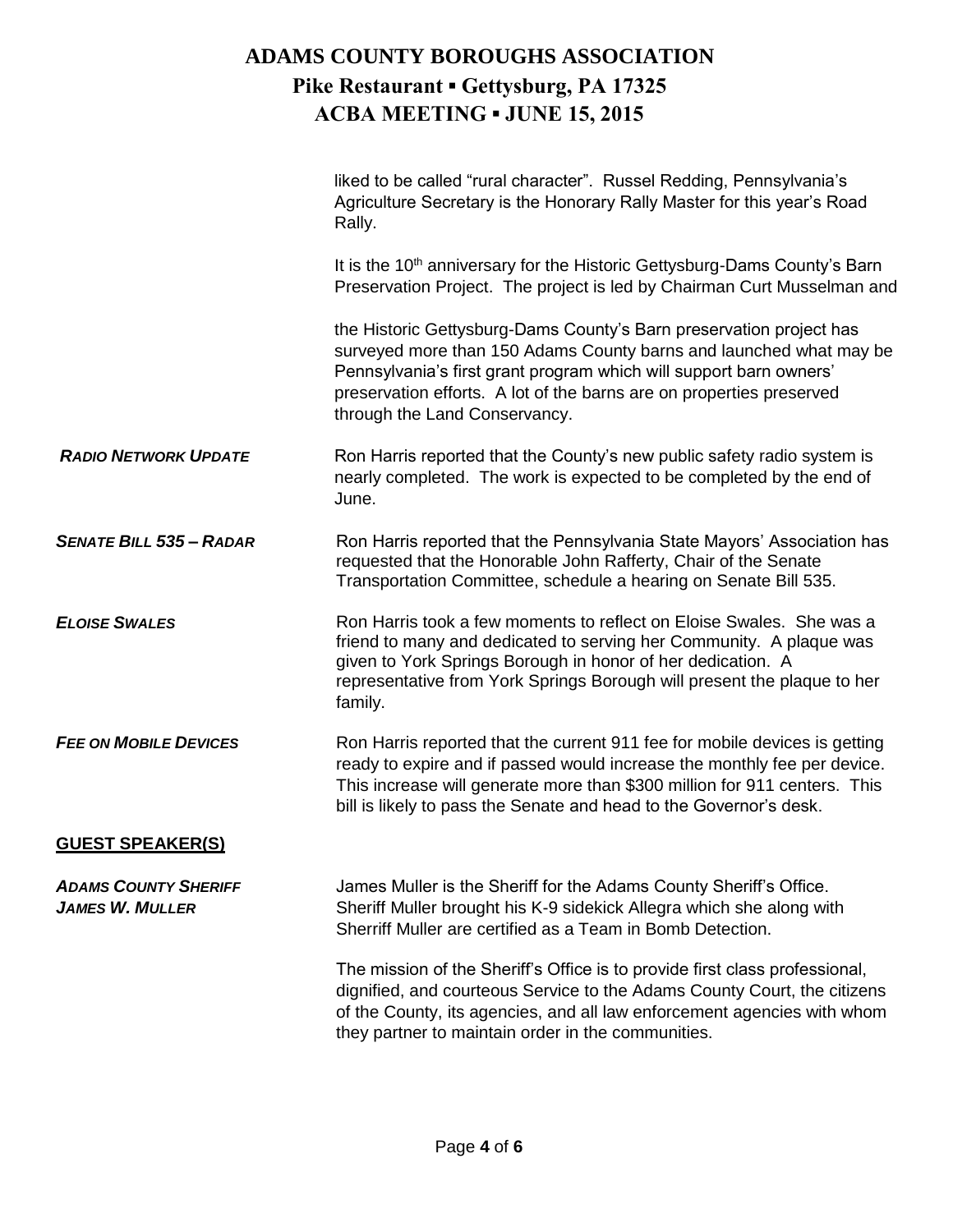The Adams County Sheriff's Office was created in 1800 and was and still is their vision to become the most professional law enforcement agency in the County and Region. There are currently 10 Full-Time Deputies, 6 Part-Time deputies and 3 Civilians in the Sheriff's Office.

The Sheriff's Office subscribes to three (3) core values which guide their actions and their conduct:

- Duty
- **Service**
- **Integrity**

Their duty is to uphold the Constitution of the United States and of the Commonwealth of Pennsylvania, and the statutes of the state. They have a duty to uphold the trust of the public they serve, a duty towards each other, to the Office of the Sheriff of Adams County, and to themselves.

They are mindful that they are a service organization, funded by the public, and guided by the notion that community partnerships are the best way to establish trust between public law enforcement agencies and the citizens they serve. As service providers, they have a duty to serve each other with diligence, dignity, and respect so that they can all do their best to serve those outside their office.

Sheriff Muller gave the core duties of the Sheriff's Office which are:

- Security and safety in the four courtrooms of the Common Pleas and Central Court in Adams County;
- Transport prisoners to and from the Adams County Adult Correctional Complex;
- Serve warrants from the Court of Common Pleas;
- Participates in the U.S. Marshal's Fugitive Task Force Operas as Special U.S. Deputy Marshals;
- Serve Civil Complaints;
- Serve Personal Property Judgments as well as Real Estate Judgments;
- Serve Protection from Abuse Orders;
- Serve subpoenas notifying people they are needed as a witness in a court case.

Sheriff Muller and his staff attend numerous events which is done on their own time.